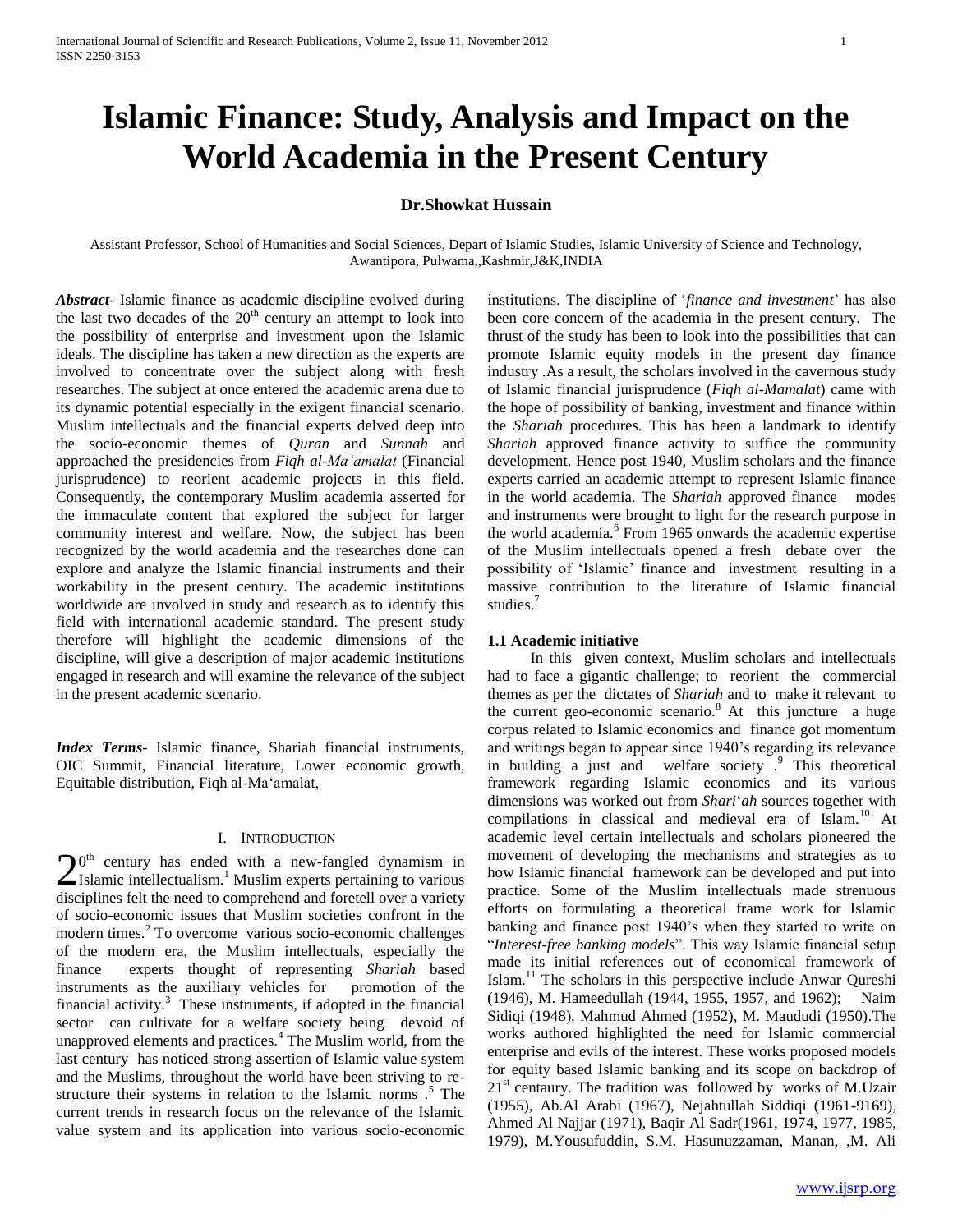Elgari, Anas Zarqa, Munawar Iqbal, Umar Chapra, Abbas Mirkhor, Mohsin. S. Khan, Khursheed Ahemd and others .<sup>12</sup>This is how the Islamic finance emerged within the corpse of Islamic Social studies and prepared itself for the entry in to the world academia.<sup>13</sup>

# **1.2 Objectives of Islamic Finance:**

 The main objective of the Islamic finance is to contribute for a welfare society and to equip Islamic banking and investment sector with equity based financial mechanism devoid of unapproved elements.<sup>14</sup> Academically speaking, Islamic finance is being researched and professionalized throughout the Muslim world. Since 1990, world has witnessed a number of changes that ultimately resulted in reinterpretation as well as in the reorganization of the social discourse.<sup>15</sup> The last quarter of the  $20<sup>th</sup>$  century witnessed the absolute failure of the Socialist economic order and noticed the adverse effects of capitalism upon corporate as well as upon the non-corporate sector.<sup>16</sup> Islamic commercial directives caught attention even of the Europe"s top economies to be adopted as a substitute to the conventional one.<sup>17</sup> Islamic economic and financial Studies emerged as a special concern for researchers in the Middle-East, Europe, South-east Asia, Egypt, Pakistan, Bangladesh, Australia, North America, Iran and Turkey. The contemporary Muslim jurists and scholars made tremendous efforts to identify the workability of equity instruments (*Usul al-Shirkah al-Anan*) for Banking and Investment sector.<sup>18</sup> The studies, apart from the academic scenario enhanced the scope for moral as well as material development together with the concerns for individual"s social up-liftment.<sup>19</sup> The literature reiterated for attainment of socio-economic justice , illustrated the relevance of Islamic finance and cultivated for the establishment of a welfare society.<sup>20</sup>

#### II. SOCIO-ACADEMIC DIMENSIONS

 Academics must serve the social cause. Islamic finance got momentum due to various socio-academic challenges during last quarter of the  $20<sup>th</sup>$  century. The academic and professional dimensions of the study broadened its scope for contributing towards a judicious and effective mechanism.<sup>21</sup> The following seem much appropriate for the evolving of the Islamic finance as an academic discipline  $:$ <sup>22</sup>

- Post 1952 scenario that led the Muslim intellectuals to reassertain socio-political and economic institutions. By virtue of this, Islamic economics and finance began to be explored by contemporary Muslim experts at various institutions and research centers.<sup>23</sup>
- As interest (*Riba*) is severely prohibited in Islam Muslims needed an interest/*Riba* free financial system and as a repercussion of this need, Islamic finance emerged as an academic discipline adopting *Shariah* based financial tools for application in the Islamic finance industry. $^{24}$
- The adverse effects in the conventional financing like, deflations, recessions, lower economic growth, unemployment, Islamic finance evolved as an

auxiliary financial system and researches began to demonstrate its dimensions and application.<sup>2</sup>

- Recently, Islamic finance drew much attention, from the world"s biggest economies to be adopted as an alternative mechanism to its conventional counterpart. Mohammad al-Qurchi, a Muslim financial expert observed the following for promoting the necessity of Islamic finance in academics as well as in the corporate sector:
	- a. "The strong demand from a large number of immigrant and non-immigrant Muslins for *Shariah*-compliant financial services and transactions.
	- b. The growing oil wealth, with demand for suitable investments soaring in the Gulf region.
	- c. The stability and competitiveness of many of the products (of the Islamic finance) attracting Muslim and non-Muslim investors.  $26$ <sup>26</sup>

#### **2.1 Academic Centers for the study of Islamic Finance:**

From the academic point of view, mid of  $20<sup>th</sup>$  century witnessed the emergence of Islamic economics and finance as an academic discipline. $27$  Three decades later, efforts to implement Islamic finance simultaneously in the academic as well as corporate sector have been gravely undertaken all over the world. With this view, King Abdul Aziz University Jeddah, Saudi Arabia, opened a prestigious research centre dedicated to Islamic economics and finance under the name, Islamic Economics Research Centre, IERC in 1971. Later, in 1973 Islamic Development Bank (IDB, Jeddah), Saudi Arabia, in reflection of the first conference of finance ministers OIC at Jeddah, convened on  $18<sup>th</sup>$  December 1973 voted for the establishment of a much expanded institution capable of research and funding the socioeconomic projects .This financial institution in addition to provide financial services also contributed in academic pursuits for Islamic economics and finance with the establishment of IRTI (Islamic Research and Training Institute) for conducting research in Islamic economics and financial studies.<sup>28</sup>

#### **2.2 Global Academic Scenario**

 The canvas of Islamic finance has been so wide. The subject nowadays is being approached globly.Some world famous academic institutions that superintend both training and research in the field of IEF (Islamic Economics and Finance) include: <sup>29</sup>

- 1. International Islamic University of Malaysia (IIUM).
- 2. International Islamic University of Islamabad, Pakistan-IIUI- (which has upgraded its International Institute of Islamic economics to college of Islamic finance).
- 3. Aligarh Muslim University-AMU, India.
- 4. The Institute of Islamic Banking & Insurance (IIBI), London.
- 5. The International Institute of Islamic Banking and Finance, Hyderabad, India.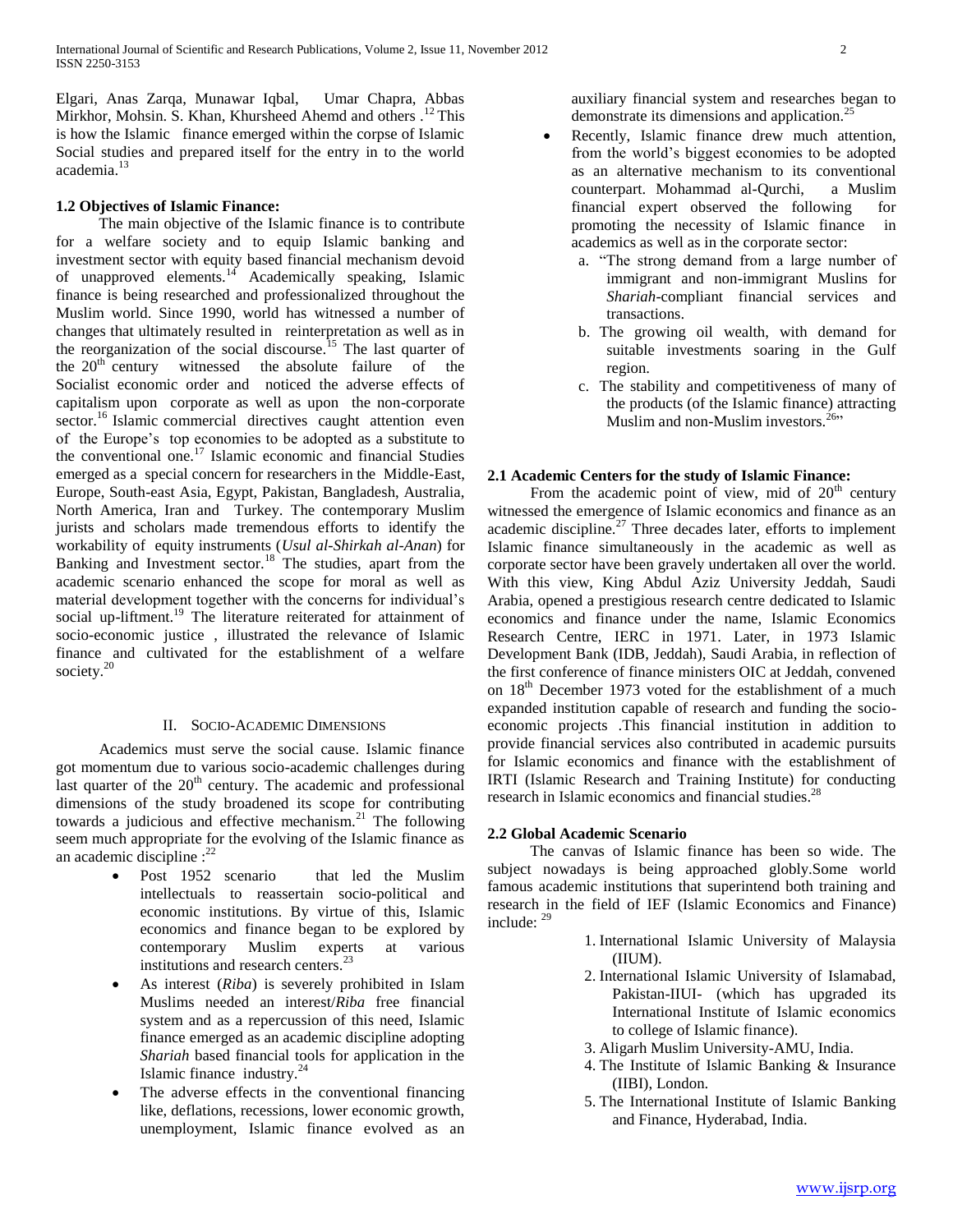- 6. The Institute of Middle East and Islamic Studies, Durham University, Northern England.
- 7. Trisakti, University Indonesia.
- 8. The Markfeild Institute of Higher Education, Loughborough University Australia.
- 9. The Centre for Islamic Banking, Finance and Management, University of Brunei, Darussalam.
- 10. Kolej University, Malaysia.

 The establishment of research institutes on large scale and the involvement of experts for reallocation of the financial themes set new criteria for Islamic finance.<sup>30.</sup> The first Islamic conference on Islamic economics was held in Mecca in 1976. Being first of its kind in the Muslim history, steps were taken to promote Islamic economics and finance as an academic discipline in higher education and advance professional level.<sup>31</sup> Since then six conferences stressed for the same in Islamabad (1983), Kuala Lumpur (1993), Loughborough (2000), Bahrain (2003), Jakarta (2005) and Jeddah (2008). In Saudi Arabia, King Ab. Aziz University established the International Center for Research in Islamic Economics (ICREIE) in 1979 to conduct and support theoretical and applied research in Islamic finance.<sup>32</sup> During 1980s-90s such research institutes proliferated throughout the Islamic world and the universities incorporated this area of study in their academic curricula.<sup>33</sup> Al-Azhar Academy in Egypt included Islamic Banking and Finance Research programs in its curriculum. This process of widening the academic panorama of the studies was further aided by the publication of the relevant literature enormously by some Muslim student organizations and some publishing houses were established only for this purpose.<sup>34</sup>

#### III. CORPORATE CHALLENGES AND ISLAMIC FINANCE

 The geo-economic and ideological trends during second half of the 20th century shaped the discourse of Islamic finance and gave it the socio-academic direction.<sup>35</sup> In the Third Islamic Conference held at Jeddah in 1972, a comprehensive plan to reform the monetary and financial system was promulgated. This being an attempt to reorient Muslim economies as per the tenets of Islamic ethics was presented to the Foreign Ministers of participating countries. Meanwhile the International Association of Islamic Banks (IAIB) was established. The primary steps of this association include publication of literature pertaining to Islamic Finance like *A Handbook of Banking* ( A scientific and practical encyclopedia in Islamic banking) written in Arabic by famous scholars got published at the very outset of this organization.<sup>36</sup>

 World renowned academic institutions as well as the corporate centers are robustly engaged in conducting and validating research in Islamic finance and economics (IFE) since 1985.<sup>37</sup> Academic institutes in Gulf, Iran, Turkey, Malaysia and Pakistan lay the primary role for disseminating and conducting research in Islamic finance. The applied research in Islamic finance conducted mostly within the Islamic Finance Industry as part of their research and development involves specific inquiry into practical problems encountered by the Islamic financial Institutions.<sup>38</sup> Along with the commendable development in the

global market significant increase in research in Islamic finance and economics, has occurred in the past three decades. The development of Islamic finance in the corporate sector is closely linked to the research pursued in this field.<sup>39</sup>

 The period from 1970-90 witnessed the proliferation of research Institutes like Saleh Kamel Center for Commercial Research established in 1979 at Al-Azhar University (Egypt). <sup>40</sup> the objective being to favor comparative research on Islamic and Western thought in Economic, financial management and accounting; advise Islamic financial institutions; organize training sessions for their executives together with symposia and conferences; publish the review of Islamic commercial studies and to promote translation and publication of classical and medieval sources in this direction.<sup>4</sup>

 At Harvard University (U.S.A) ambitious research on Islamic finance is carried out under a number of programs launched during the last few years under the aegis of CMEIS (Center for Middle Eastern Studies) in collaboration with Harvard Law School and Harvard Business School, financed by IDB Jeddah, National Commercial Bank and other such organizations.<sup>42</sup> In December 1995, HIFIP (Harvard Islamic Financial Information Programme) started. The programme being financed by IICG (Islamic Investment Company of the Gulf) Bahrain, a member of *Dar al- Mal- al- Islami* Geneva, dedicated to the compilation, analysis and spreading information on Islamic financial sector.<sup>43</sup> Since that time this organization has produced a number of projects and it aims to promote qualitative research in the field of Islamic finance. Among the objectives is to undertake as well as to sponsor research projects worldwide.<sup>44</sup>

 The momentum for the academic magnitude of Islamic finance also expanded when the "First Annual Program of Research Activities of IRTI (Islamic Research and Training Institute) was promulgated in  $1982<sup>45</sup>$  The programme being to intend qualitative research and to counsel the scholars, specialists and the researchers regarding in Islamic economics and finance. The objective also being to debate, discuss and incorporate the current financial/Banking trends if approved under the *Shariah* norms.<sup>45</sup>. Thus it was only post 1970s especially after the launch of the first "International Conference in Islamic Economics" organized by the King Abdul Aziz University , Saudi Arabia, that Islamic finance could be visualized in the world literature . The establishment of the first commercial Islamic bank, Dubai Islamic Bank (DIB) in United Arab Emirates followed by the establishment of the international Islamic Development Bank (IDB) in Jeddah, Saudi Arabia and many private and semiprivate commercial Islamic banks in Egypt, Sudan, Kuwait, Bahrain were also among the basic steps in this direction. These efforts lead Islamic finance close to the operational front not only as a viable alternative but as an efficient way of financial intermediation in the corporate sector.<sup>46</sup>

 Academically speaking, Islamic finance, over the past three decades, has shown significant growth in volume and scope, attracting academic and professional attention worldwide. Currently, studies in the Islamic finance is evolving beyond expectations. It has recorded double-digit annual growth rates for the last thirty years. Islamic financial institutions, as the experts say, can sustain in hard times due to their adaptability, oriented towards the socio-economic issues. Its alliance with the *Shariah*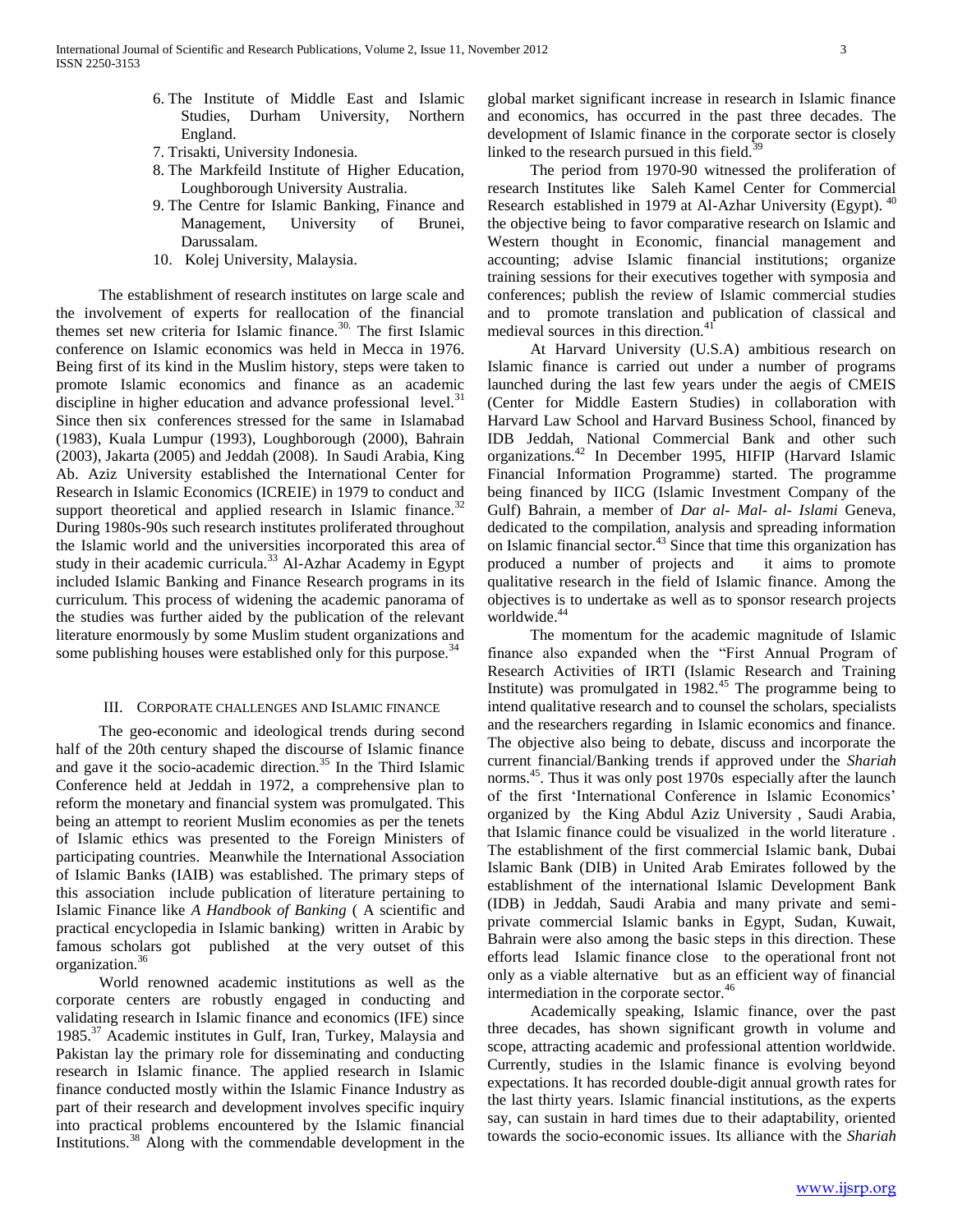scholars and the financial experts has broadened its scope to fulfill the growing demands of the financial sector.<sup>47</sup>

 Due to the successful financing operations since 2000, Islamic finance industry is moving towards a new era of socioeconomic development. The outcome of the experiences of several Islamic banks in carrying out financing on *Shariah*, basis looks quite perplexing.<sup>48</sup> This way Islamic finance has posed a profound impact upon the current academic as well as financial literature worldwide.<sup>49</sup>

#### **3.1 OIC Summits and on going Research**

 The OIC summits, since 1982 lay stress upon the alliance between *Shariah* experts and the professionals of Islamic finance. Ever since, this coalition has been a commendable effort to enhance the scope and promotion of this study.<sup>50</sup> This concern has been mainly established by the efforts of "OIC *Fiqh* Academy" (1983) that a splendid chapter to the development of Islamic economics and finance. $51$  In the last three decades of the century adequate research in Islamic economic & financial areas has been carried out than in any other related area. The OIC-*Fiqh* Academy from 1985- 1997 made 97 resolutions, 51 among them were related to Islamic finance.<sup>52</sup> In addition to this the number of publications, seminars and conferences far exceeds the publications in any other area of *Fiqh* . <sup>53</sup> The ongoing research in this field is of diverse nature ranging from doctoral dissertations to articles published in journals and conference papers dealing with the subjects like Islamic financial instruments and their application in the Islamic banking.<sup>54</sup> The research conducted in the form of articles, Conference-papers and Source material in this field as represented by Harvard"s IFP (Islamic finance project) Data bank in the last three decades gives an output of 6484 publications prior to 1979 that represented only 238 publications and from 1990-1999, the number reached to 2722.<sup>55</sup> From the institutional point of view some of the renowned institutions have published an ample number of monographs (which can be considered as the core collections in this field) and research journals. .<sup>53</sup> The IDB's research wing IRTI (Islamic Research and Training Institute) Jeddah, KAAU (King Abdul Aziz University), Saudi Arabia, IIUM (International Islamic University), Malaysia, IIIT (International Institute of Islamic Thought and Islamic Foundation ) UK has been seriously involved for development of this field.<sup>54</sup> Recently professional and the university publications, like Kluwer Publishing House, Cambridge University Press, Edinburgh University Press, John Wiley Malaysia, Butterworth, Financial Times and Euro money have shown interest in publishing books related to Islamic finance.<sup>56</sup>

#### IV. INSTITUTIONAL PARTICIPATION

 A serious attempt by the following reputed institutions has also encouraged the scholarly pursuits and advance study and research in Islamic finance  $57$ :

- 1. IRTI- Islamic Research and Training Institute, Jeddah, Saudi Arabia
- 2. KAAU- King Abdul Aziz University, Saudi Arabia.
- 3. IIUM-International Islamic University, Malaysia.
- 4. IIUI- International Islamic University Islamabad, Pakistan, which has upgraded its International Institute of Economic to College of Islamic Finance.
- 5. AMU-Aligarh Muslim University, India.
- 6. IIBI- International Institute of Islamic Banking and Insurance, London.
- 7. IIIBF-The Institute of Islamic Business and Finance, India.
- 8. The Institute of Middle-East and Islamic Studies, Durham University.
- 9. Trisakti University, Indonesia.
- 10. Islamic University of Science &Technology Awantipora (J&K) India.
- 11. Islamic Foundation set up by the Markfield Institute of Higher Education in conjunction with Loughborough University.
- 12. The Centre for Islamic Banking, Finance and Management of University of Brunei, Darussalam.
- 13. Kolej University Islam, Malaysia.

 Similarly, in Europe and North- America the interest in Islamic finance is growing rapidly.<sup>58</sup> This commendable growth is in connection with many socio-economic occurrences post 2005.<sup>59</sup> The Muslim minorities residing in Europe have also shown their utmost concern for the promotion of Islamic finance both at professional as well as on academic level. Islamic finance studies have also evolved in to the curricula of some reputed universities especially Harvard, Rice and Durham University during last two decades. As a result European Universities have also become centers for advance research in Islamic finance.<sup>60</sup>

#### **V.** CONCLUSION

 Islamic financial studies have become much relevant and comprehensive in Muslim as well as in the Western countries. The socio-academic dimensions and relevance of this study demand intellectual and professional expertise to evolve much efficient literature in major world languages. Currently, the world renowned Muslim scholars and financial experts are involved to explore the subject for the socio-economic and academic pursuits. The academic and professional expertise both in Muslim and Western institutions needs to collaborate for strategic action plan in the academic projects for the economic wellbeing of the society. The verdicts of the Islamic financial jurisprudence (*Fiqh al-M'amalat*) can play a significant role for evolution of equity financial techniques devoid of unapproved elements. Islamic financial studies have the potential to assess the default of the conventional finance techniques if reallocated to set the standards and challenges of the existing corporate sector. This experience, undoubtly will facilitate and result in advance research in Islamic finance. Islamic equity instruments identified in the Islamic juristic literature are to be discussed, elaborated and put into practice to avail the possibility of finance and investment within the Islamic framework.